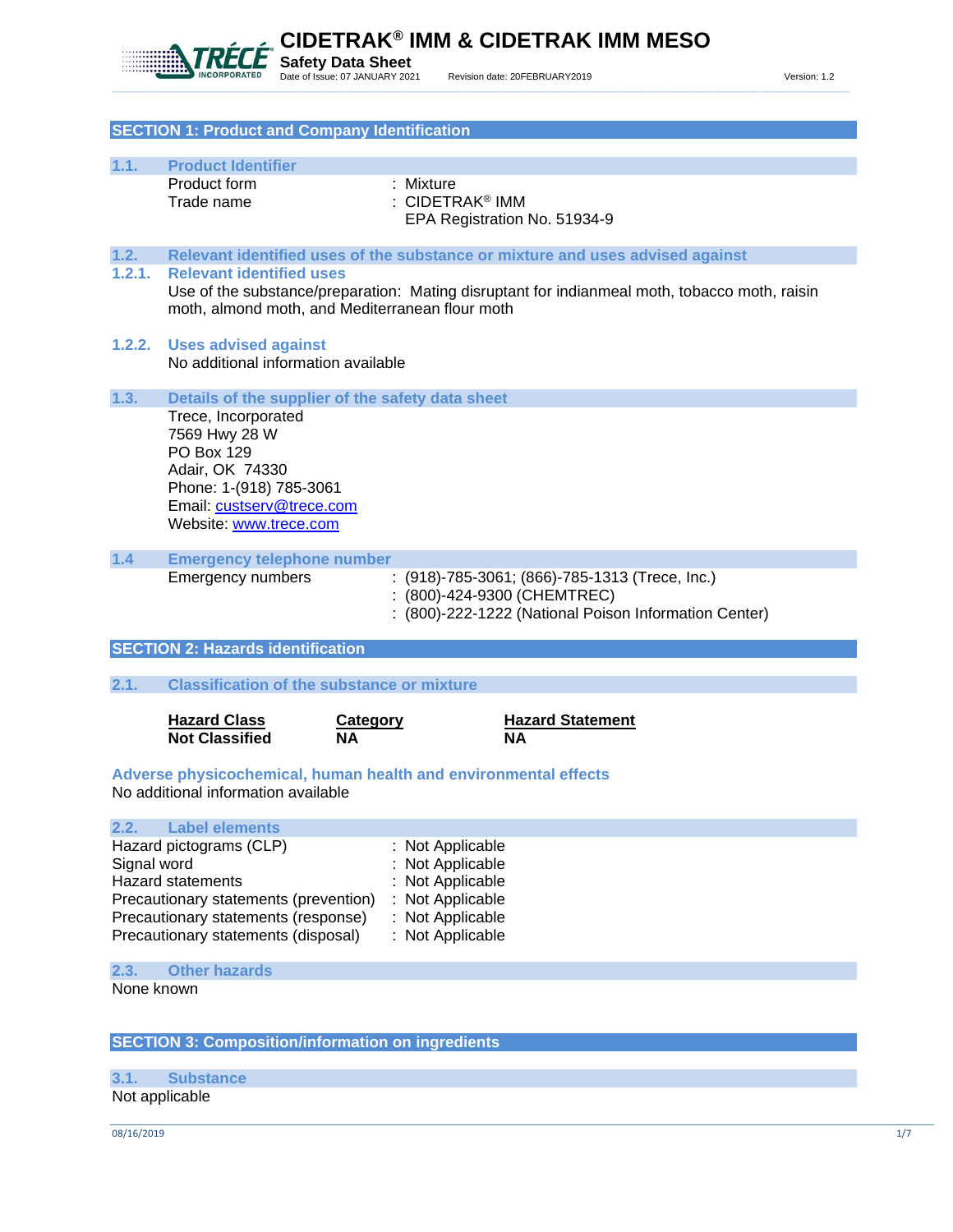# **CIDETRAK® IMM Safety Data Sheet**

# **3.2. Mixture**

| <b>Name</b>                           | Product identifiers  | $%$ /wt.   |
|---------------------------------------|----------------------|------------|
| (Z9,E12)-9,12-Tetradecadienyl acetate | (CAS No.) 30507-70-1 | າ າ<br>ے.د |
| Other ingredients                     | <b>NA</b>            | 96.8       |

*\*Active ingredient prepared in a plastic (PVC) matrix. Exposure potential to the active ingredients is minimal.* 

| <b>SECTION 4: First aid measures</b>                           |                                                                                                                                                                                                                                                                                   |
|----------------------------------------------------------------|-----------------------------------------------------------------------------------------------------------------------------------------------------------------------------------------------------------------------------------------------------------------------------------|
| 4.1. Description of first aid measures                         |                                                                                                                                                                                                                                                                                   |
| <b>IF ON SKIN OR CLOTHING</b>                                  | : Take of contaminated clothing. Rinse skin immediately with plenty<br>of water for 15-20 minutes. Call a poison control center or doctor for<br>treatment advise.                                                                                                                |
| <b>IF IN EYES</b>                                              | : Hold eye open and rinse slowly and gently with water for 15-20<br>minutes. Remove contact lenses, if present, after the first 5 minutes,<br>then continue rinsing eye. Call poison control center or doctor for<br>treatment advice if irritation develops or persists.         |
| <b>FIRST-AID MEASURES - GENERAL</b>                            | : Have the product container or label with you when calling a poison<br>control center or doctor or going for treatment. You may also contact<br>1-866-785-1313 for emergency medical treatment.                                                                                  |
| 4.2.                                                           | Most important symptoms and effects, both acute and delayed                                                                                                                                                                                                                       |
| Symptoms/injuries<br><b>Risks</b>                              | : No information available<br>: No information available                                                                                                                                                                                                                          |
| 4.3.<br>No additional information available                    | Indication of any immediate medical attention and special treatment needed                                                                                                                                                                                                        |
| <b>SECTION 5: Firefighting measures</b>                        |                                                                                                                                                                                                                                                                                   |
| <b>Extinguishing media</b><br>5.1.                             |                                                                                                                                                                                                                                                                                   |
| Suitable extinguishing media<br>Unsuitable extinguishing media | : Water spray, Carbon dioxide (CO2), foam, dry chemical powder<br>: High volume water jet. (Water contamination risk from runoff)                                                                                                                                                 |
| 5.2.<br>Special hazards arising from the substance or mixture  |                                                                                                                                                                                                                                                                                   |
| Fire hazard                                                    | : Hazardous decomposition products may be released during fire or<br>extreme heat, including oxides of carbon, hydrogen chloride, and<br>aromatic/aliphatic hydrocarbons.                                                                                                         |
| <b>Explosion hazard</b><br>Reactivity                          | : Product is not explosive<br>: The product is stable at normal handling and storage conditions                                                                                                                                                                                   |
| 5.3.<br><b>Advice for firefighters</b>                         |                                                                                                                                                                                                                                                                                   |
| Firefighting instructions                                      | : Prevent runoff from entering drains, sewers or waterways. To<br>fight large fires, wear full protective clothing and NIOSH approved<br>self-contained breathing apparatus with full-face piece operated in<br>the positive pressure/demand mode. Full firefighting turnout gear |

(bunker gear): Any air respirator supplied with full face piece and operated in a pressure-demand or other positive pressure mode in combination with a separate escape supply. Any self-contained breathing apparatus with a full face piece.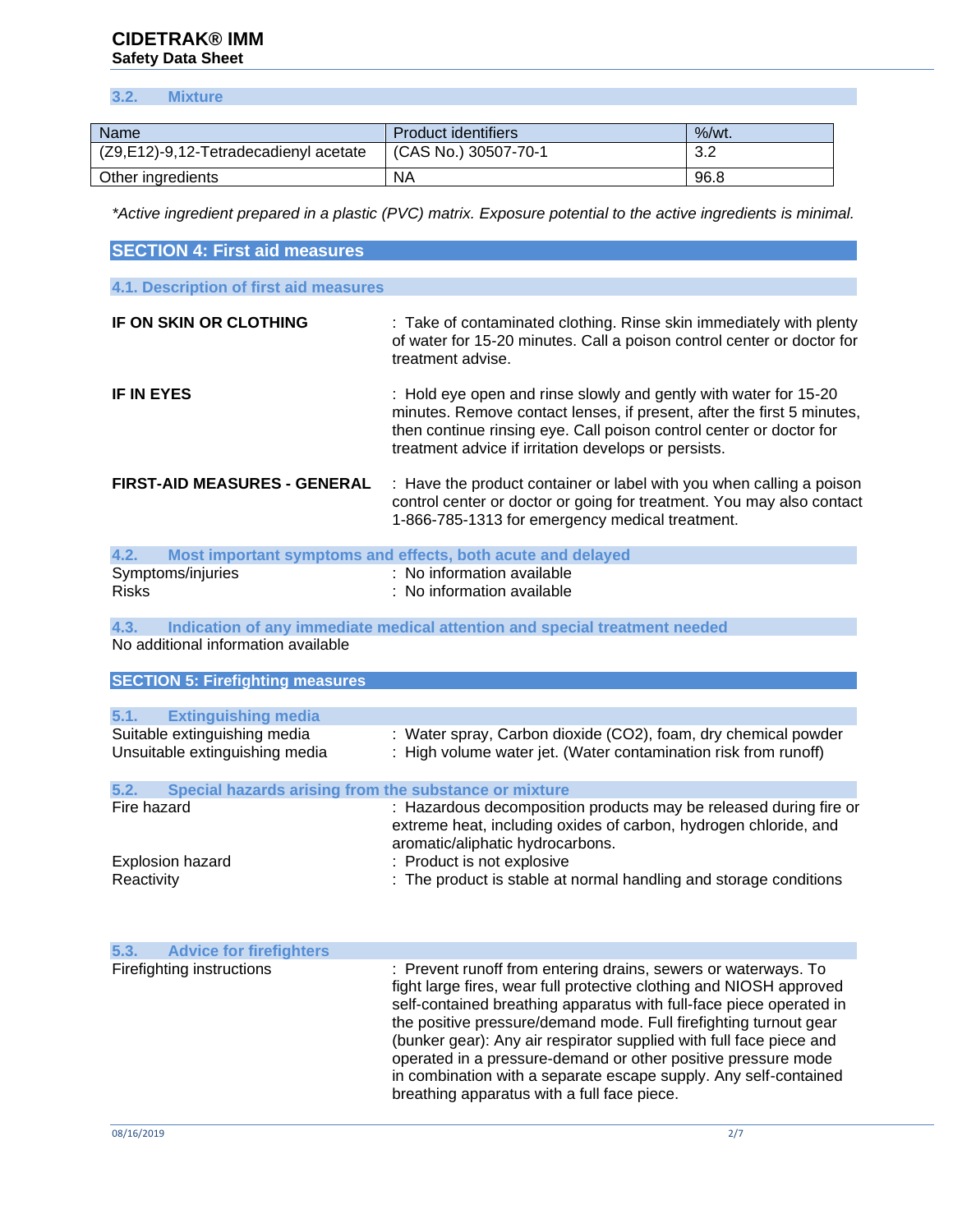| <b>SECTION 6: Accidental release measures</b> |                                                                                                                                                                                                                                                                                                                              |
|-----------------------------------------------|------------------------------------------------------------------------------------------------------------------------------------------------------------------------------------------------------------------------------------------------------------------------------------------------------------------------------|
|                                               |                                                                                                                                                                                                                                                                                                                              |
| 6.1.                                          | Personal precautions, protective equipment and emergency procedures                                                                                                                                                                                                                                                          |
| General measures                              | : Wear appropriate personal protective equipment (PPE): Eye<br>protection, and gloves. Sweep up or scoop up dispensers. Put in<br>appropriate container and dispose according to Local, State or<br>Federal regulations. Keep spills away from water systems. After<br>spill cleanup, flush the area with water. Read label. |
| 6.1.1. For non-emergency personnel            |                                                                                                                                                                                                                                                                                                                              |
| Protective equipment                          | : Wear appropriate personal protective equipment (PPE): Eye<br>protection, and gloves.                                                                                                                                                                                                                                       |
| <b>Emergency procedures</b>                   | : Avoid contact with spilled material                                                                                                                                                                                                                                                                                        |

| Elliergency procedures          | . Avoid contact with splited material                       |
|---------------------------------|-------------------------------------------------------------|
| 6.1.2. For emergency responders |                                                             |
| Protective equipment            | : Wear appropriate personal protective equipment (PPE): Eye |
|                                 | protection, and gloves                                      |

# **6.2. Environmental precautions**

Prevent material from entering sewers, waterways, or low areas. Do not allow material to contaminate water systems.

# **6.3. Methods and material for containment and cleaning up**

| Methods for cleaning up | : Place in suitable container for waste disposal. Incineration or  |
|-------------------------|--------------------------------------------------------------------|
|                         | sanitary landfill in accordance with local, state, and federal     |
|                         | regulations. Cleanup personnel require eye protection, and gloves. |

|      | <b>SECTION 7: Handling and storage</b>                       |                                                                                                                                                                                                                                                                                                                                                |
|------|--------------------------------------------------------------|------------------------------------------------------------------------------------------------------------------------------------------------------------------------------------------------------------------------------------------------------------------------------------------------------------------------------------------------|
|      |                                                              |                                                                                                                                                                                                                                                                                                                                                |
| 7.1. | <b>Precautions for safe handling</b>                         |                                                                                                                                                                                                                                                                                                                                                |
|      | Precautions for safe handling                                | : Wash hands thoroughly with soap and water after handling and<br>before eating, drinking, chewing gum, using tobacco, or using the<br>toilet. Remove personal protective equipment immediately after<br>handling this product. Wash the outside of gloves before removing.<br>Wash work clothing before reuse. Do not reuse empty containers. |
| 7.2. | Conditions for safe storage, including any incompatibilities |                                                                                                                                                                                                                                                                                                                                                |

| Storage conditions |                     | : Store in unopened, original container. Store in a cool, dry place<br>at a temperature below 40 $\textdegree$ F. Keep separated from incompatible<br>substances. Keep out of the reach of children. |
|--------------------|---------------------|------------------------------------------------------------------------------------------------------------------------------------------------------------------------------------------------------|
| 7.3.               | Specific end use(s) |                                                                                                                                                                                                      |
|                    |                     |                                                                                                                                                                                                      |

Mating Disruption

# **SECTION 8: Exposure controls/personal protection**

#### **8.1. Personal protective equipment**

Eye/Face Protection: To avoid contact with eyes, use safety glasses with side shields.

Skin Protection: To avoid contact with skin, wear chemical-resistant gloves.

Respiratory Protection: Not normally required.

General Hygiene Considerations: Personal hygiene is an important work practice exposure control measure and the following general measures should be taken when working with or handling this material: 1) do not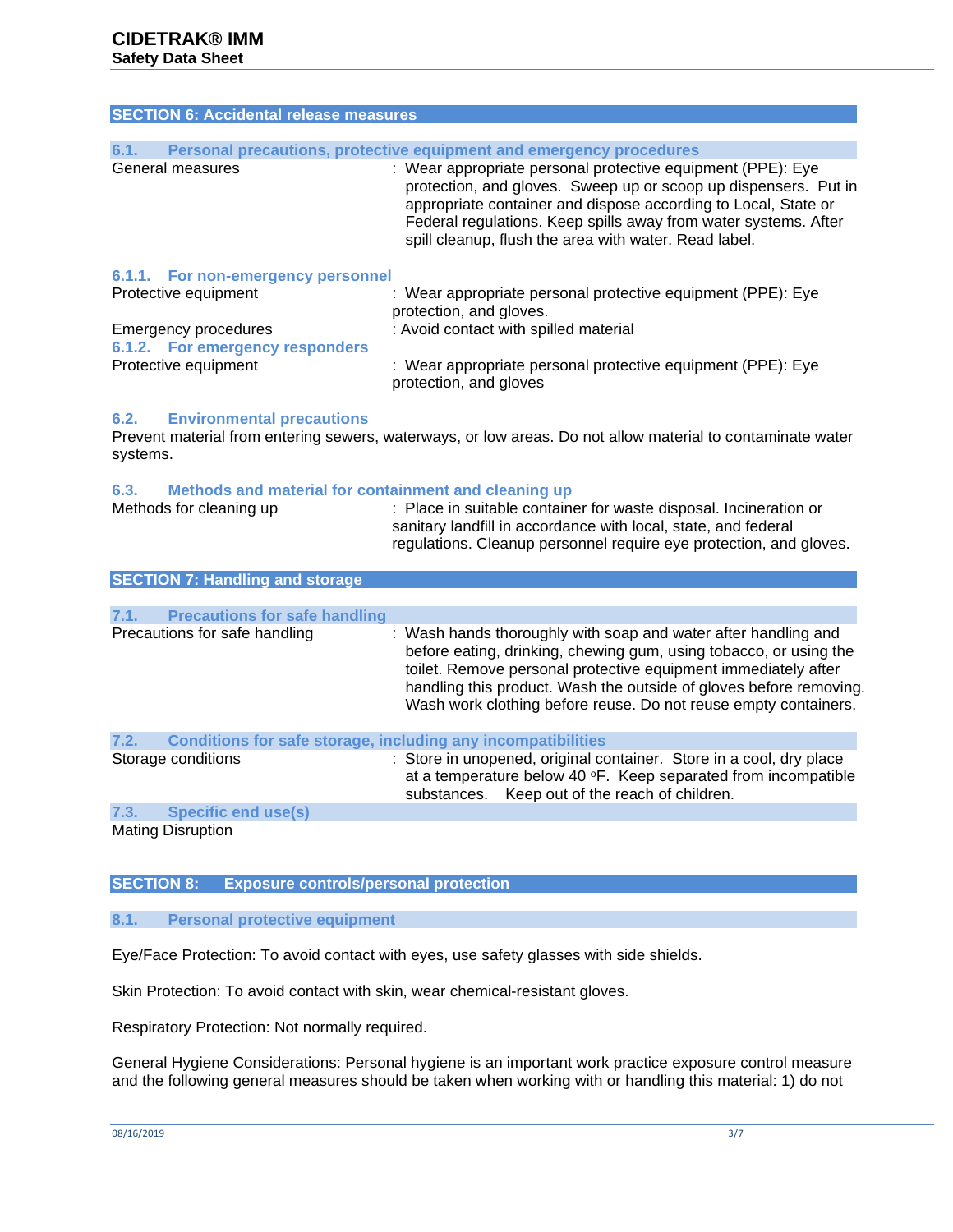# **CIDETRAK® IMM Safety Data Sheet**

store, use and/or consume foods, beverages, tobacco products, or cosmetics in areas where this material is stored; 2) wash hands carefully before eating, drinking, using tobacco, applying cosmetics or using the toilet.

A safety shower, eye wash

**8.2. Exposure controls**

Exposure limits have not been established for any of the ingredients in this product.

# **SECTION 9: Physical and chemical properties**

| 9.1. Information on basic physical and chemical properties |                         |
|------------------------------------------------------------|-------------------------|
| Physical state                                             | : Solid shapes          |
| Color                                                      | : Dark gray to black    |
| Odor                                                       | : Waxy, fatty odor      |
| Odor threshold                                             | : No data available     |
| pH (1%)                                                    | : No data available     |
| Relative evaporation rate (butyl                           | : No data available     |
| $acetate=1)$                                               |                         |
| Melting point                                              | : No data available     |
| Freezing point                                             | : No data available     |
| Boiling point                                              | Not applicable          |
| Flash point                                                | Not applicable          |
| Self-ignition temperature                                  | : No data available     |
| Decomposition temperature                                  | : No data available     |
| Flammability (solid, gas)                                  | : Non-flammable         |
| Vapor pressure                                             | : No data available     |
| Relative vapor density at 20 °C                            | : No data available     |
| Relative density                                           | : No data available     |
| Density/bulk density                                       | : No data available     |
| Solubility                                                 | : Insoluble in water    |
| Log Pow                                                    | : No data available     |
| Log Kow                                                    | : No data available     |
| Viscosity, kinematic                                       | : Not applicable        |
| <b>Explosive properties</b>                                | : Not explosive         |
| Oxidizing properties                                       | No oxidizing properties |
| <b>Explosive limits</b>                                    | : Not applicable        |

### **9.2. Other information**

No additional information available

# **SECTION 10: Stability and reactivity**

#### **10.1. Reactivity**

The product is stable at normal handling and storage conditions.

**10.2. Chemical stability** Stable under normal conditions.

**10.3. Possibility of hazardous reactions** No additional information available

# **10.4. Conditions to avoid**

Protect from excessive heat, sparks and open flame.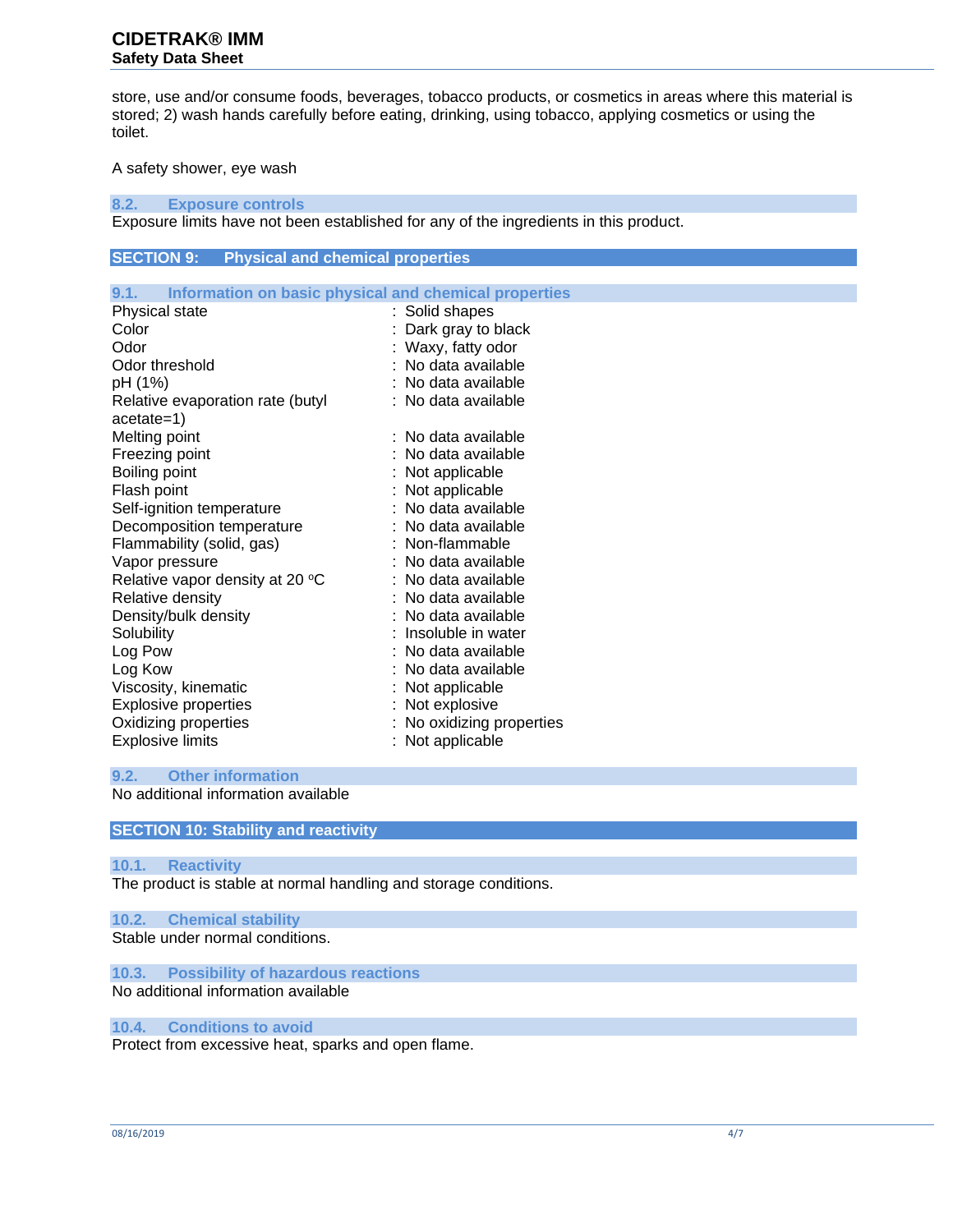# **CIDETRAK® IMM Safety Data Sheet**

#### **10.5. Incompatible materials**

Acids, strong oxidizers

#### **10.6. Hazardous decomposition products**

Hazardous decomposition products may be released during fire or exposure to extreme heat, including oxides of carbon and aromatic/aliphatic hydrocarbons.

# **SECTION 11: Toxicological information**

# **11.1. Information on toxicological effects**

# **(Z9,E12)-9,12-Tetradecadienyl acetate**

No data

| Entry                           | : Most likely route of entry is through the skin.                                                                                                       |
|---------------------------------|---------------------------------------------------------------------------------------------------------------------------------------------------------|
| Irritation                      | : Full strength may be irritating to skin and eyes.                                                                                                     |
| Carcinogenicity                 | : Not listed as a carcinogen by IARC, NTP, or OSHA                                                                                                      |
| OSHA permissible exposure limit | : Not considered to be a mutagen                                                                                                                        |
| Threshold limit value           | : Not established                                                                                                                                       |
| Toxicity data                   | : This material is a Straight Chain Lepidopteran Pheromone, a<br>class of pheromones with no expected risks to human health or<br>non-target organisms. |

# **SECTION 12: Ecological information**

### **12.1. Toxicity**

| (Z9,E12)-9,12-Tetradecadienyl acetate |  |  |
|---------------------------------------|--|--|
| No data                               |  |  |

Prevent contamination of soil, ground- and surface water.

**12.2. Persistence and degradability**

Active ingredients readily degrade to carbon dioxide and water.

#### **12.3. Bioaccumulative potential**

Does not bioaccumulate.

#### **12.4. Mobility in soil**

No additional information available

**12.5. Results of PBT and vPvB assessment**

No additional information available

### **SECTION 13: Disposal considerations**

### **13.1. Waste treatment methods**

Disposal: Wastes resulting from the use of this product must be disposed of on site or at an approved incineration or sanitary landfill in accordance with local, state and federal regulations.

Container disposal: Contaminated packaging material should be treated as the product. Do not reuse or refill this container.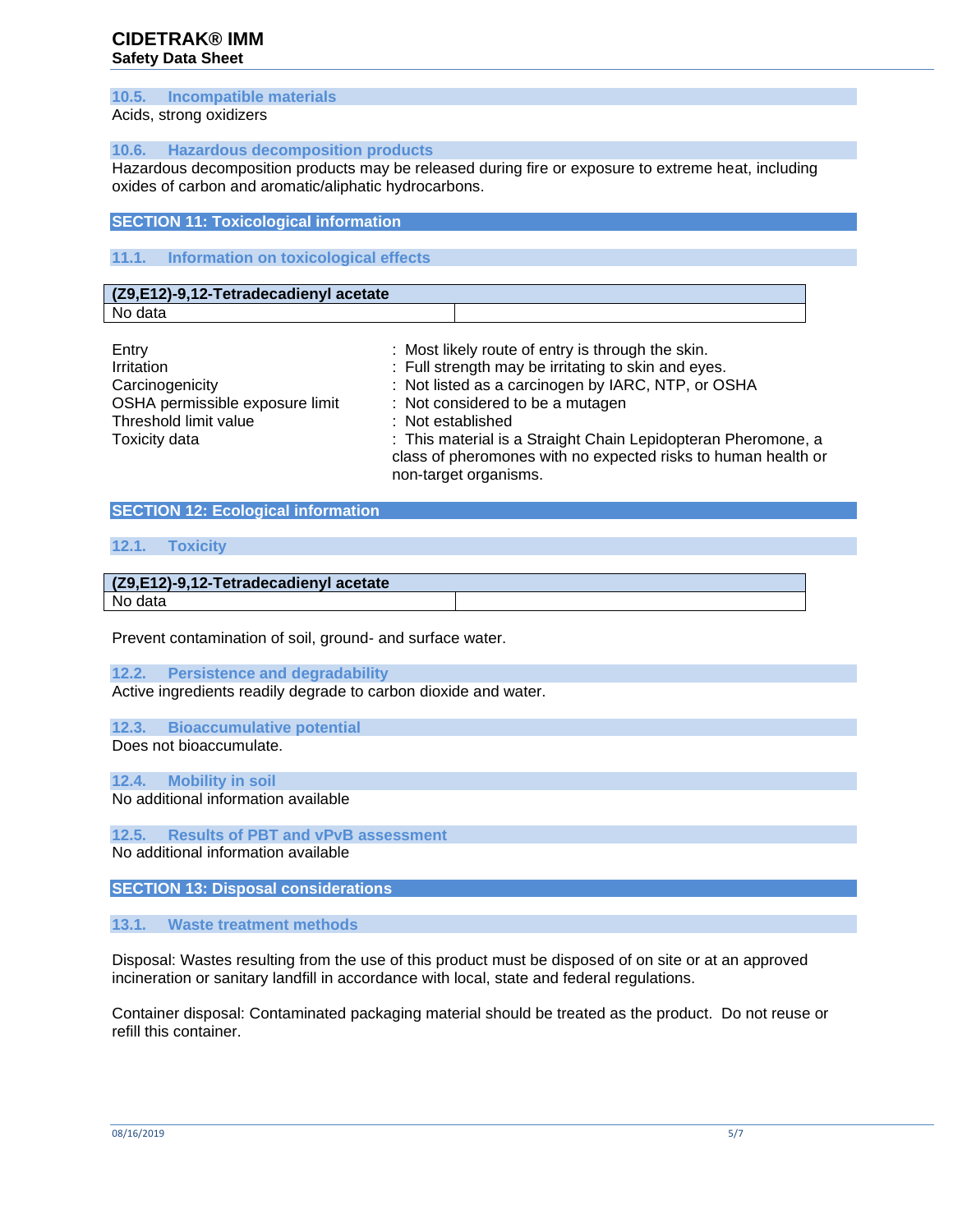#### **SECTION 14: Transport information**

# **Not Regulated by US DOT Not Regulated by Canadian TDG for ground shipment**

In accordance with ADR / RID / IMDG / IATA / AND

#### **14.1. UN number**

Not applicable – Not a dangerous good with respect to transport regulations

**14.2. UN proper shipping name** Not applicable

**14.3. Transport hazard class(es)** Not applicable

**14.4. Packing group** Not applicable

**14.5. Environmental hazards**

: No supplementary information available.

**14.6. Special precautions for user 14.6.1. Overland transport** Not regulated

**14.6.2. Transport by sea** Not regulated

**14.6.3. Air transport** Not regulated

**14.7. Transport in bulk according to Annex II of MARPOL 73/78 and the IBC Code** Not applicable

**SECTION 15: Regulatory information 15.1. Safety, health and environmental regulations/legislation specific for the substance or mixture 15.1.1. National regulations US EPA (FIFRA) Information:**

SARA 313 Regulated Chemical(s): Not applicable

# **Title III hazard classification:**

Acute Health Hazard: No Chronic Health Hazard: No Fire: No Reactivity/Physical hazard: No Pressure: No

### **CERCLA/DOT Reportable Quantities (RQ)**

Not applicable

# **Canadian Regulatory Information:**

This product has been classified in accordance with the hazard criteria of the CPR and the MSDS contains all the information required by the CPR. WHMIS Classification: Not a WHMIS Controlled Product.